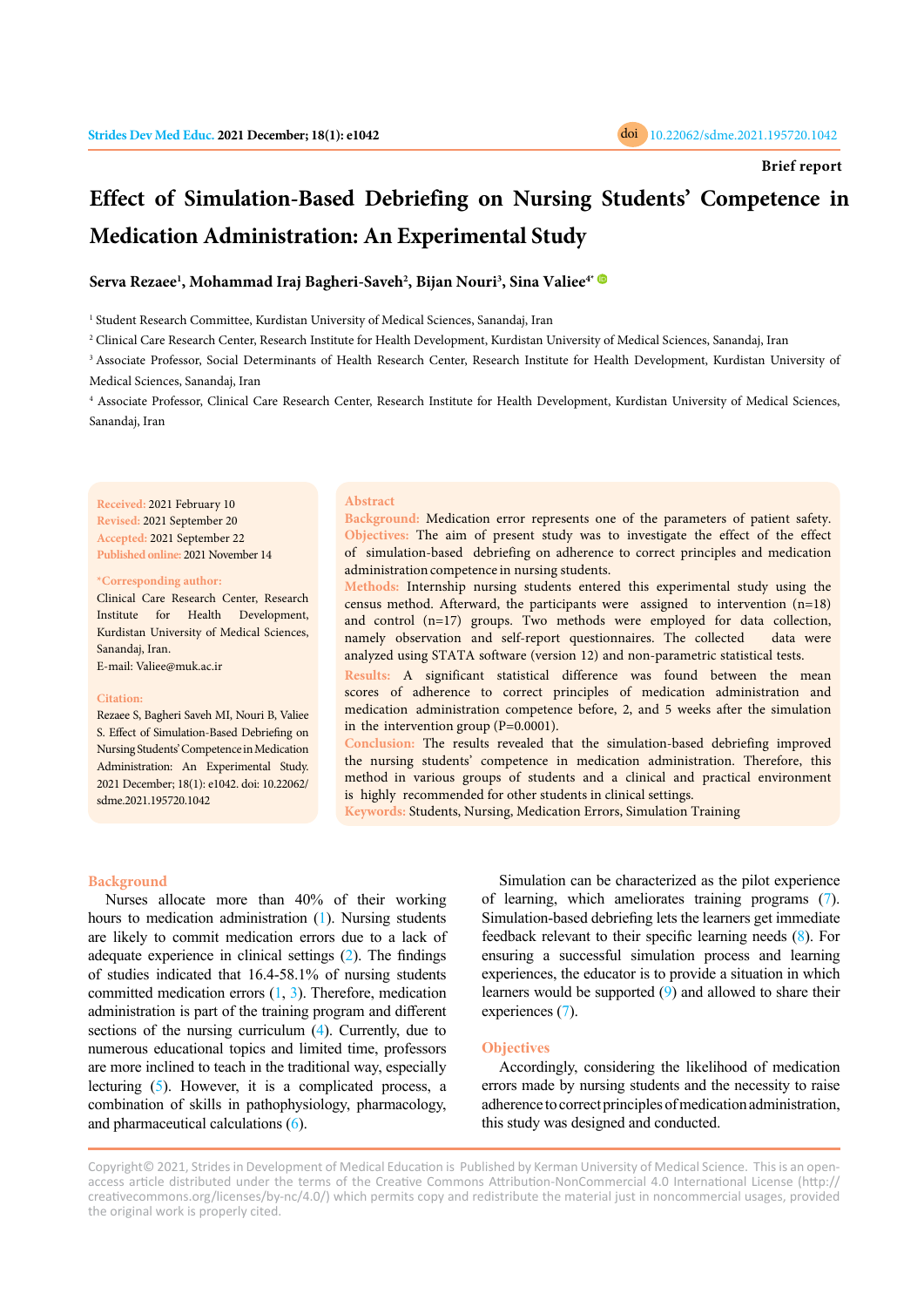## **Methods**

This experimental study was carried out on 43 internship nursing students of Kurdistan University of Medical Sciences, Kurdistan, Iran, within September 2019 to February 2020. The study subjects were selected through the census method and then allocated to the intervention or control groups, randomly. The inclusion criteria were passing theoretical and practical pharmacology courses, lack of experience of attending individual simulation about medication errors, and informed consent. The exclusion criteria were reluctance to continue participating, failure to cooperate in simulation-based debriefing, and failure to answer all Tthe questionnaire's items. wo methods of observation and self-report questionnaires were employed for data collection. The observation method included a 10-item checklist designed based on previous studies ([10,](#page-3-0) [11\)](#page-3-0). The self-report questionnaire of medication administration competence in clinical practice, designed by Johansson et al., contains 37 items scored according to the Likert scale (1=strongly disagree to 5=strongly agree) [\(12\)](#page-3-0).

First, the nursing students completed the self-report questionnaire; then, the researcher completed the checklist observing the students administrating medicine in the skill laboratory and 2 and 5 weeks after the initial completion in clinical practice course. The face and content validity of the checklist and questionnaire was confirmed. The Cronbach's alpha coefficient of the questionnaire was 0.71, and the intraclass correlation coefficient of the checklist was 0.75.

In the control group, the students were required to administer the medication according to a scenario. Meanwhile, the researcher completed the checklist. In the intervention group, the students were required to do the medication administration according to the same scenario. Meanwhile, the researcher completed the checklist; then, the intervention occurred. At each step of the simulationbased debriefing, the student completed each medication administration step, and if it was wrong, the lecturer posed some questions and led the student to do the correct way. Debriefing was continued until the student's learning was completed. The participants in the control group had the opportunity to benefit from a similar intervention at the end of the study.

The collected data were analyzed by STATA software (version 12) using the Mann-Whitney U test, repeated measures analysis of variance, Chi-square test, and Fisher's test.

# **Results**

The mean age of participants was was 23.9±2.79 years in the intervention and 22.47±0.71 years in the control group. Most participants were female (66.67% and 58.82% in the intervention and control groups, respectively). The study results indicated that the two groups were homogenous in terms of demographic characteristics (e.g., age, gender, and marital status) and medication administration competence before the intervention. (P>0.05).

After the intervention, a significant difference was found between the two groups in the mean score of medication administration competence in the self-report method after 2 (P=0.0001) and 5 (P=0.0001) weeks (Table 1). After the simulation-based debriefing in the observation method, there was a statistically significant difference regarding adherence to the correct principles of medication administration between the two groups in 2 ( $P=0.0001$ ) and 5 ( $P=0.0001$ ) weeks ([Table 2\)](#page-2-0).

**Table 1.** Comparison of Adherence to Correct Medication Administration Principles in Self-report Method and Its Dimensions in Intervention and Control Groups

| Variable                                                | Time<br>Group | <b>Before</b><br>Mean(SD) | 2 weeks<br>Mean(SD) | 5 weeks<br>Mean(SD) | $\mathbf{p} *$ |
|---------------------------------------------------------|---------------|---------------------------|---------------------|---------------------|----------------|
| <b>Theoretical</b><br>knowledge                         | Intervention  | 28.38(4.25)               | 34.22(3.70)         | 34.50(3.56)         | 0.001          |
|                                                         | Control       | 27.35(4.49)               | 26.58(4.56)         | 26.58(4.56)         | 0.04           |
|                                                         | $P**$         | 0.42                      | 0.001               | 0.001               |                |
| <b>Assessment and</b><br>decision-making                | Intervention  | 38.00(16.37)              | 47.05(4.06)         | 47.83(4.09)         | 0.001          |
|                                                         | Control       | 37.70(6.86)               | 36.76(6.51)         | 36.76(6.51)         | 0.04           |
|                                                         | $P**$         | 0.94                      | 0.001               | 0.001               |                |
| <b>Practical skills</b>                                 | Intervention  | 19.00(3.34)               | 25.50(12.96)        | 22.83(1.38)         | 0.01           |
|                                                         | Control       | 18.00(4.38)               | 17.41(4.13)         | 17.41(4.13)         | 0.004          |
|                                                         | $p**$         | 0.58                      | 0.001               | 0.001               |                |
| <b>Medication safety</b>                                | Intervention  | 21.44(5.74)               | 35.00(5.15)         | 40.11(4.57)         | 0.001          |
|                                                         | Control       | 23.47(12.28)              | 23.05(11.98)        | 23.35(12.92)        | 0.36           |
|                                                         | $P**$         | 0.71                      | 0.003               | 0.001               |                |
| <b>Medication</b><br>competence in<br>clinical practice | Control       | 106.52(14)                | 103.82(13.33)       | 104.11(13.69)       | 0.008          |
|                                                         | Intervention  | 106.83(15.22)             | 141.77(15.72)       | 145.27(9.27)        | 0.001          |
|                                                         | $P**$         | 0.76                      | 0.001               | 0.001               |                |

SD, standard deviation

\* Repeated measures analysis of variance

\*\* Mann-Whitney U test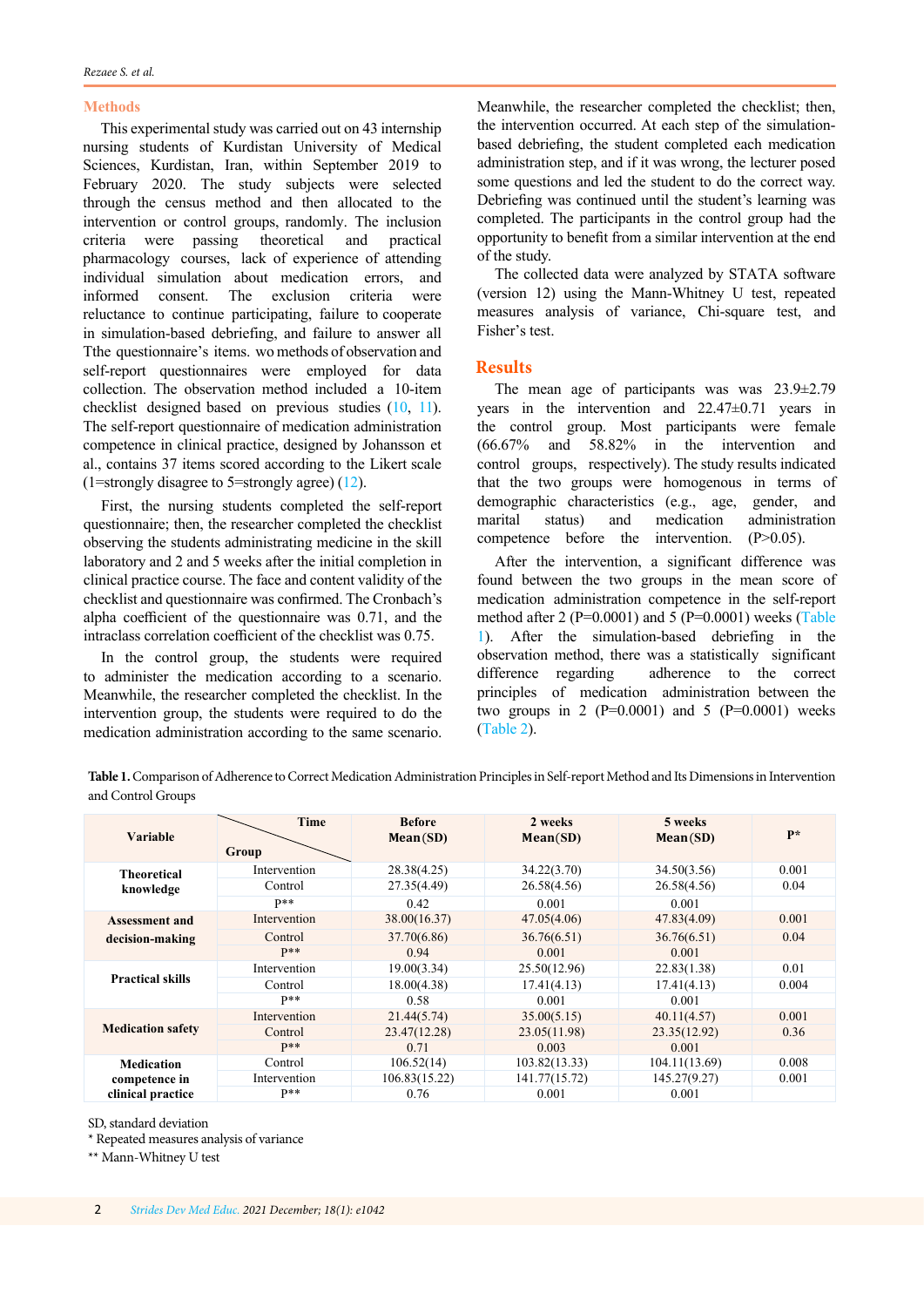<span id="page-2-0"></span>**Table 2.** Comparison of Adherence to Correct Medication Administration Principles in Observation Method in Intervention and Control Groups

| Variable                  | Time<br>Group | <b>Before</b><br>Mean (SD) | 2 weeks<br>Mean (SD) | 5 weeks<br>Mean (SD) | $P*$  |
|---------------------------|---------------|----------------------------|----------------------|----------------------|-------|
| <b>Correct principles</b> | Control       | 17.47(1.58)                | 18.88(6.14)          | 18.64(5.20)          | 0.31  |
| of medication             | Intervention  | 16.77(2.12)                | 10.05(0.23)          | 10.00(0.00)          | 0.001 |
| administration            | $D**$         | 0.346                      | 0.001                | 0.001                |       |

SD, standard deviation

\* Repeated measures analysis of variance

\*\* Mann-Whitney U test

#### **Discussion**

The current study results revealed that the simulationbased debriefing was effective in improving the evaluation and decision-making aspects of medication administration competence. The effectiveness leads to higher selfconfidence of students, improvement in clinical judgment, problem-solving ability, and correct decision-making [\(13](#page-3-0)). Simulation-based debriefing has been effective by providing an opportunity for discussion. Poor practical skills are among the causes of medication errors ([14\)](#page-3-0). In the simulation method, by taking care of a model or a simulator, the students receive feedback, and they observe it directly while experiencing it [\(15](#page-3-0)). Accordingly, students will be provided with an opportunity to practice a procedure several times  $(16)$  $(16)$ . The fact that simulationbased debriefing contains questions and answers and instructs correct performance to the students causes a rise in patient safety and medical side effects reporting.

In a study conducted by Marvell et al., 59.5% of participants in the intervention group had a higher rate of medication administration competence ([10\)](#page-3-0). In comparison to traditional methods, simulation equips students with more realistic practices [\(17](#page-3-0)). Moreover, the properties of simulation-based debriefing have positive effects on students' skills and provide a conducive environment for learning the correct principles of medication administration.

### **Study Limitations**

Receiving education from other ways except simulation-based debriefing is one of the limitations of this study. Furthermore, the current study was carried out on only intern students of one class.

#### **Conclusion**

The findings of the current indicated the effects of education using simulation-based debriefing on adherence to correct principles and medication administrative competence as the students who have been taught by this method achieved higher scores in comparison to the students who have been taught by the routine method.

**Acknowledgments:** The current study grew out of the first author`s dissertation in Medical-Surgical Nursing. This

project is approved by Kurdistan University of Medical Sciences no. IR.MUK.REC.1398.056. Special thanks to the Education section at the Faculty of Nursing and Midwifery for their cooperation and providing us with the necessary information. In the end, our sincere gratitude would go for the intern nursing students participating in this study.

**Conflict of Interests:** The Authors declares that there is no conflict of interest.

**Ethical Approvals:** This study is adapted from the first author's master's dissertation that was approved by Kurdistan University of Medical Sciences ethics board under the no.IR.MUK.REC.1398.056, with the informed consent obtained from the participants.

**Funding/Support:** This study was supported by the research fund of the Kurdistan University of Medical Sciences.

#### **References**

1. Pourteimour S, Hemmati maslakpak M, Jasemi M. The effect of e-learning on the knowledge, attitude and practice of nursing students about the prevention of drug errors in the pediatric unit. The J Urmia Nurs Midwifery Fac. 2018;16(1):12-21. [In Persian].

2. Pourghane P, Rajabpou -Nikfam M. Experiences of Nursing Students and Clinical Teachers about Clinical pharmacology course: A Qualitative Study. Research in Medical Education. 2016;8(3):53-60. [In Persian]. doi: 10.18869/acadpub.rme.8.3.53.

3. Charkhat-Gorgich E-A-H, Yaghoobi M, Salehinia H, Navidian A, Torabpour M. The types and causes of medication errors in nursing students. Science Road Journal. 2014;2(8):48-54.

4. Bourbonnais FF, Caswell W. Teaching successful medication administration today: More than just knowing your "rights". Nurse Education in Practice. 2014;14(4):391-5. doi:10.1016/j. nepr.2014.03.003. [PMID: 24857050].

5. Haghighat M, Sabety F, Tahery N, Haghighi Zadeh MH. Comparison the Efficacy of Lecture and Cooperative Teaching Method such as Jigsaw Puzzle on Learning and Satisfaction within Nursing Students. Educational Development of Judishapur. 2014;5(3):214-23. [In Persian]. 6. Coyne EN, J. Rands, H. Enhancing student nurses' medication calculation knowledge; integrating theoretical knowledge into practice. Nurse Education Today. 2013;33(9):1014-9. doi: 10.1016/j. nedt.2012.04.006. [PMID: 22575572]

7. Chinnock B, Mullan PC, Zinns LE, Rose S, Brown F, Kessler D, et al. Debriefing: An Expert Panel's How-to Guide. Annals of emergency medicine. 2017;70(3):320-2. e1. doi: 10.1016/j. annemergmed.2017.07.005